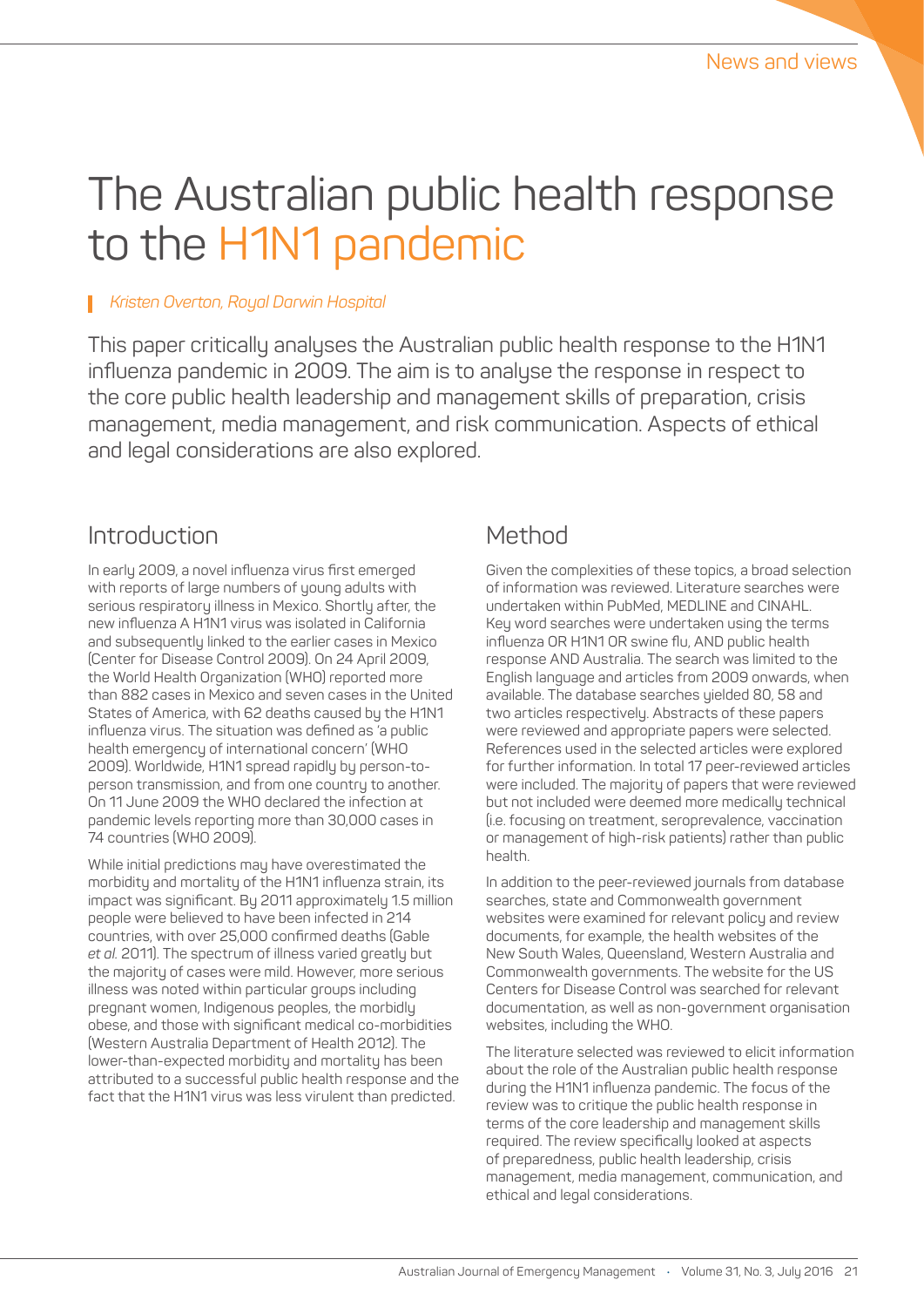## Results and discussion

The literature showed that significant public health action was required to help control the spread of H1N1 influenza in the Australian community. The public health response followed the framework described in the Australian Health Management Plan for Pandemic Influenza [AHMPPI] 2008 (Spokes, Cretikos & Ward 2010).

The AHMPPI identifies six possible phases for pandemic response:

- **•** ALERT
- **•** DELAY
- **•** CONTAIN
- **•** SUSTAIN
- **•** CONTROL
- **•** RECOVER.

The DELAY phase was activated on 28 April 2009 with the objective of preventing or slowing the entry of the virus into Australia using border control measures and increased vigilance. Numerous cases were identified and, on 22 May, Australia moved to the CONTAIN phase. The CONTAIN phase is designed to prevent community transmission from becoming established (Spokes, Cretikos & Ward 2010). On 17 June 2009 Australia moved to a new PROTECT phase in recognition of widespread community transmission and generally mild clinical disease (Spokes, Cretikos & Ward 2010). This phase identified high-risk groups and aimed to protect those most at risk of severe illness. Neuraminidase inhibitors, such as oseltamivir, were provided prophylactically and the largest public vaccination program undertaken in Australia commenced on 30 September 2009 (Australian Government Department of Health and Ageing 2010).

The H1N1 virus was a significant burden to the Australian public health system. By the end of 2009 there had been more than 37,000 laboratory-confirmed cases of H1N1, including 191 deaths and 5000 people requiring hospital admission (Australian Government Department of Health and Ageing 2010). Based on laboratory-confirmed cases, the median age of those infected was 21 years and 31 years for those hospitalised. The median age for those receiving intensive care treatment was 44 years and 53 years for those who died (Dowse *et al.* 2011). Of note, these were comparatively younger ages than usually seen with seasonal influenza.

#### Preparedness

Pre-pandemic planning was instituted in Australia before the appearance of the H1N1 virus. This had been largely stimulated by previous outbreaks in the Asia-Pacific region of SARS in 2003 and H5N3 avian influenza from 2004 onwards (Weeramanthri *et al.* 2010). Planning documents included the AHMPPI. This is a comprehensive document providing background to influenza pandemic planning and outlines strategies for responding (Waterer, Hui & Jenkins 2010). Key actions of forward planning and forecasting, communication,

surveillance, reducing transmission and optimising health services are detailed in the document (Waterer, Hui & Jenkins 2010). The AHMPPI was the result of extensive collaborative work by all levels of government and multiple other stakeholders over several years (Bishop, Murnane & Owen 2009). Arrangements were trialled in large-scale pandemic exercises in 2006 *Exercise Cumpston* and in 2008 *Exercise Sustain* (Weeramanthri *et al.* 2010).

The H1N1 public health response in Australia was wellplanned and the feedback generated has confirmed the value of planning and preparedness. Importantly the shortfalls identified through critical analysis of the H1N1 response have since been incorporated into future pandemic planning, including an update to the AHMPPI in 2014.

#### Public health leadership

The scale of the Australian public health response is difficult to describe in words and the number of personnel involved was significant. Numerous tasks were carried out by the teams involved including developing operational guidelines, communicating with professionals and the public, tracking patients and tracing contacts, running laboratory tests, creating supply chains for medications and vaccines, collecting and analysing data, and actually caring for the 'worried well', the 'mildly symptomatic' and the seriously ill (Weeramanthri *et al.* 2010). Successful leadership was vital during the H1N1 pandemic to coordinate the public health response and, therefore, minimise the extent to which people were affected by the crisis (Demiroz & Kapucu 2012). The then Minister for Health and Ageing, Nicola Roxon, and the then Commonwealth Chief Medical Officer, Professor Jim Bishop, received commendations for their leadership during the H1N1 pandemic (see Professor Jim Bishop to leave post in May 2011). They worked together with the Chief Health Officers of the states and territories and with a range of experts. Their leadership and management was a great example of inter-jurisdictional cooperation (Bishop 2009).

#### Crisis management

It is without a doubt that good prior planning aided the public health response in Australia, but flexibility in the face of an emerging crisis was also invaluable. A series of discussions, involving the Commonwealth and all states and territories ultimately resulted in the creation and implementation of an entirely new pandemic phase. The PROTECT phase was instituted on 17 June 2009 (Dowse *et al.* 2011) and allowed for a refocussing of resources, including the use of antiviral drugs, for those at highest risk (Waterer, Hui & Jenkins 2010). Adapting plans as understanding of the disease developed and re-targeting efforts and resources as more information became available was a crucial and efficacious public health response (Australian Government Department of Health and Ageing 2010).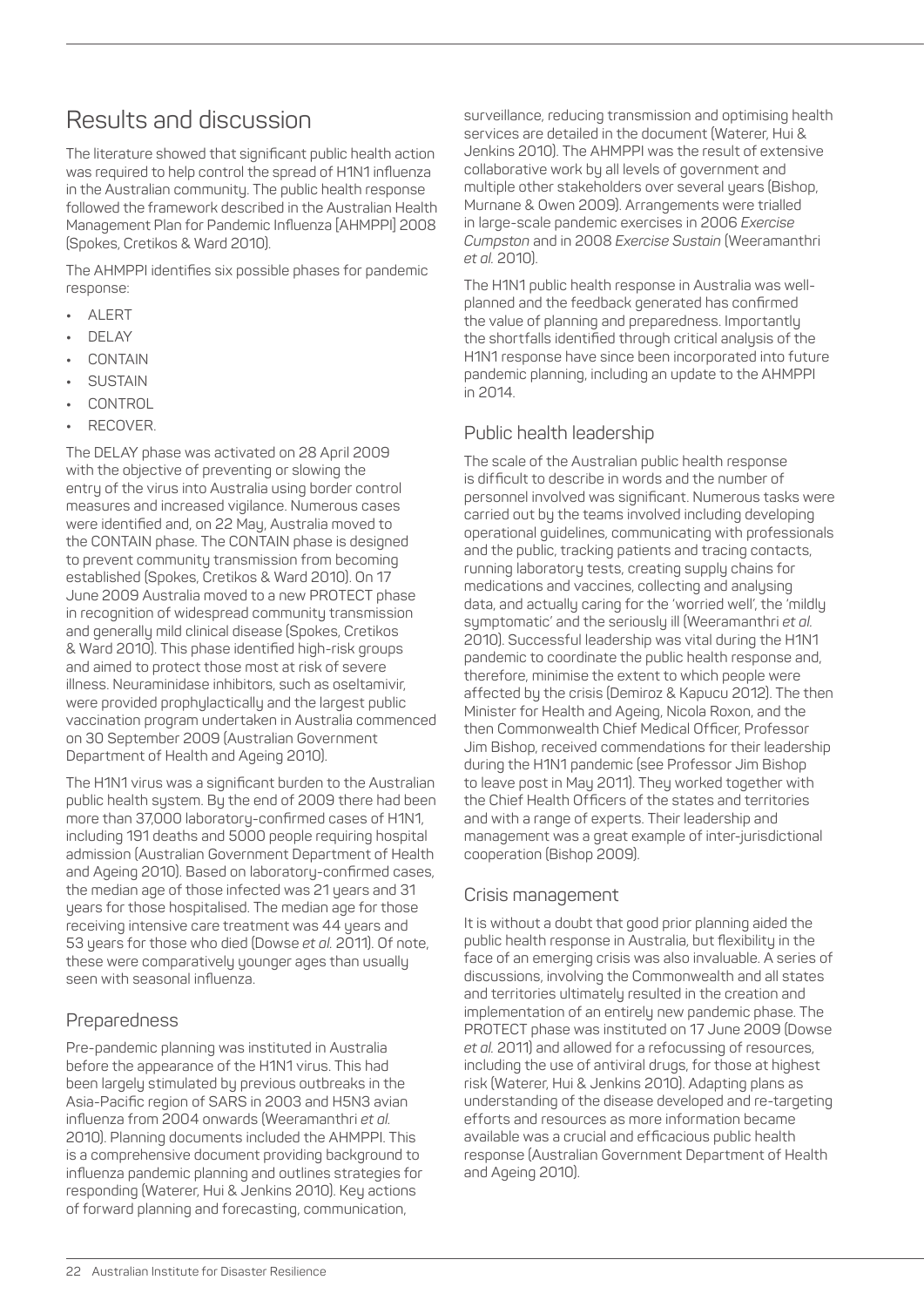#### News and views

The previous framework phases of DELAY and CONTAIN needed reconsideration after the public health response had failed to prevent H1N1 from spreading (Hamilton, Crocket & Skippen 2010). Some criticism was voiced over a decision to allow the cruise ship, *Pacific Dawn*, to embark new passengers in Sydney while there remained the possibility of infected crew and a contaminated environment. This, predictably, led to further infection and dissemination of the H1N1 infection into Victoria (Waterer, Hui & Jenkins 2010). The management of cruise ships during a pandemic was not an issue that had been anticipated (Australian Government Department of Health and Ageing 2010). This will have to be addressed in future pandemic planning given this is a possible port of entry into Australia. Also the spread of the H1N1 virus may have been hastened by the decision to allow national sporting events for some schools to continue in Victoria despite sustained transmission being evident in the community. Evidence showed that school children then brought back the novel influenza virus to their home states and established infection there (Australian Government Department of Health and Ageing 2010).

Criticism of the H1N1 public health response has also focused on the virus being declared a pandemic when data had shown little variation from seasonal influenza (Kelly 2010). Many critiques have suggested that the different phases of a pandemic plan should only be adopted when a new influenza strain looks likely to arrive in Australia that is both hyper-virulent and spreads easily (Collignon 2009). Worldwide, criticism has focused on a lack of transparency, with the WHO declaring a pandemic despite data being available to suggest that the associated mortality rate was low. The controversy was further compounded by revelations that expert advisors had undisclosed financial links to pharmaceutical companies responsible for making antivirals (Davis, Flowers & Stephenson 2014).

The public health workforce was stretched to capacity by the H1N1 pandemic. Hospitals and their intensive care units, as well as general practices, were overextended. This is due to a chronic lack of surge capacity in the Australian health system. There is concern that an increase in hospital activity of less than 0.1 per cent of yearly admissions and bed days managed to strain hospitals (Collignon 2009). If H1N1 had been a more virulent virus, the lack of surge capacity in Australia's health service would have left communities seriously exposed. Future pandemic planning needs to include strategies for appropriate surge capacity in the health system, including alternative options to the traditional hospital system.

#### Media management

It is well recognised that the media plays an influential role in the public's response to health issues. The mass media (television, radio, print and the internet) has significant potential to influence health-related behaviours and perceptions (Leask, Hooker & King 2010). Media attention in Australia and worldwide was intense during the initial stages of the H1N1 pandemic. This

coverage, as well as government press releases, caused undue fear in the population. Panic and fear caused many people to present to their general practitioner or to emergency departments when they were not unwell (Collignon 2011). This placed further unnecessary pressure on an already overburdened health system. In contrast, in the later stages, the media portrayed H1N1 as a mild illness declaring the official response an overreaction (Hilton & Smith 2010). This new portrayal affected public response and lead to a decrease in compliance with community-based mitigation measures (Waterer, Hui & Jenkins 2010). These included measures such as infection control, hygiene, the use of masks, and alcohol hand rubs, all of which are required to reduce transmission of respiratory infections (Lo *et al.* 2005).

The Australian Government review of the H1N1 response noted the difficulties in managing the intense media demand. In addition, they recommended a media strategy for future potential outbreaks that included principles and protocols of media engagement (Australian Government Department of Health and Ageing 2010).

#### Communication

Communication was, in general, efficient during the H1N1 pandemic in Australia. This was definitely guided by the strong communication flavour and prior planning in the AHMPPI (Weeramanthri *et al.* 2010). Mechanisms of public communication used during the public health response included public service announcements, press conferences, call centre hotlines, H1N1 dedicated websites, and media reporting and commentary (Spokes, Cretikos & Ward 2010). In terms of press conferences, the use of a consistent and credible health spokespeople was commended in helping to build rapport and trust in the community (Waterer, Hui & Jenkins 2010). Wisely, the information and questions coming into call centres was used to inform further outgoing information and health messaging (New South Wales Department of Health 2010).

Communication with general practitioners during the H1N1 pandemic was primarily via faxes, the Healthlink pathology system, and the H1N1 website (New South Wales Department of Health 2010). Criticism was voiced at the often duplicated and conflicting information provided. General practice plays a vital role in the front-line delivery of health services. Therefore there is a strong need for communication channels to be credible and up to date to avoid duplication and confusion (Weeramanthri *et al.* 2010). The issue of duplication of information was also a concern within the different levels of government. Despite best efforts there will always be issues with communication when multiple layers of bureaucracy are in place. Staff involved in the H1N1 public health response were critical of having to attend multiple meetings with different areas of the health system to discuss the same agenda (Waterer, Hui & Jenkins 2010). While communication during the H1N1 public health response was reasonably good, these experiences highlighted that improvements can still be made.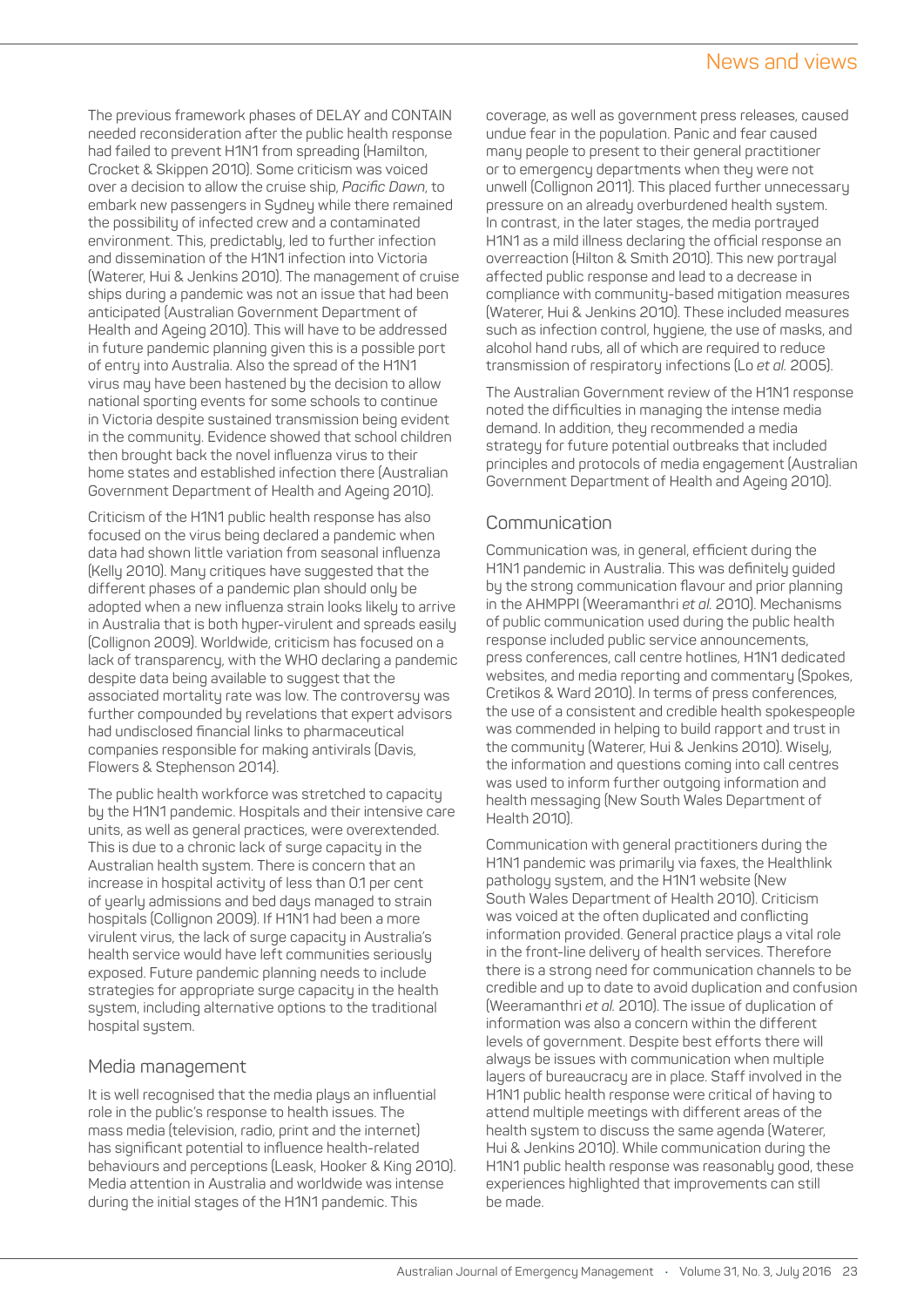#### Legal and ethical issues during crisis management

Responding to pandemic influenza raises a number of legal, social equality and ethical dilemmas. Legal framework issues can arise due to different levels of government if there is not a coordinated approach. This was briefly evident during the H1N1 pandemic when the Queensland Government encouraged food stockpiling, before falling into line with the national view that this would unsettle the public (Bennett & Carney 2010). Legal frameworks are required to outline roles and responsibilities and to support the required public health response.

A number of ethical issues also arise in pandemic planning, as people's individual rights need to be balanced against public safety. These include priority setting and equitable access to antiviral medications and vaccines. When using isolation, quarantine, border control and social distancing measures, public health officials should be mindful of people's human rights, as well as protecting the public. Australia also has an international ethical obligation to provide assistance to countries in need during pandemic events (WHO 2007).

## Conclusion

There are important lessons that can be learnt from the public health response in Australia to the H1N1 pandemic. Exemplary aspects of the response included pre-planning, public health leadership and communication with the public. The pandemic also served to highlight issues that need to be addressed, including media management, surge capacity, and inter-agency communication. It should also be noted that the apparent success of the response in 2009 is, in part, due to the low virulence of the H1N1 virus. Therefore we must not become complacent, but use the H1N1 experience to prepare for the future possibility of a more virulent virus pandemic and public health crisis.

## References

Australian Government Department of Health and Aging 2010, *Review of Australia's health sector response to Pandemic (H1N1) 2009: Lessons identified. At: [www.health.gov.au/internet/](http://www.health.gov.au/internet/publications/publishing.nsf/Content/review-2011-l/$File/lessons%20identif) [publications/publishing.nsf/Content/review-2011-l/\\$File/lessons%20](http://www.health.gov.au/internet/publications/publishing.nsf/Content/review-2011-l/$File/lessons%20identif) [identified-oct11.pdf](http://www.health.gov.au/internet/publications/publishing.nsf/Content/review-2011-l/$File/lessons%20identif) [18 April 2016].*

Bennett B & Carney T 2010, *Law, ethics and pandemic preparedness: the importance of cross-jurisdictional and crosscultural perspectives, Australia New Zealand Journal of Public Health, vol. 34, no. 2, pp. 10.*

Bishop J 2009, Managing Pandemic (H1N1) 2009. *Influenza: A National Health Response, Australian Journal of Emergency Management, vol. 24, no. 3, pp. 5-6. At: [https://ajem.infoservices.](https://ajem.infoservices.com.au/items/AJEM-24-03-04) [com.au/items/AJEM-24-03-04](https://ajem.infoservices.com.au/items/AJEM-24-03-04).*

Bishop JF, Murnane MP & Owen R 2009, *Australia's winter with the 2009 pandemic influenza A (H1N1) virus, The New England Journal of Medicine, vol. 361, no. 27, pp. 2591-2594.*

Centre for Disease Control and Prevention 2009, *Swine influenza A (H1N1) Infection in two children – Southern California, March–April 2009, Morbidity Mortality Weekly Report, vol. 58, no. 15, pp. 400-402.*

Collignon P 2009, *Take a deep breath Swine flu is not that bad, Australasian Emergency Nursing Journal, vol. 12, pp. 71–72.*

Collignon P 2011, *Swine flu: lessons we need to learn from our global experience, Emergency Health Threats Journal, vol. 5, no. 4, p. 7169.*

Davis M, Flowers, P & Stephenson N 2014, *We had to do what we thought was right at the time: retrospective discourse on the 2009 H1N1 pandemic in the UK, Sociology Health Illness, vol. 36, no. 3, pp. 369-382.*

Demiroz F& Kapucu N 2012, *The role of leadership in managing emergencies and disasters, European Journal of Economic and Political Studies, vol. 5, no. 1, pp. 91-101.*

Department of Health 2012, *Australian Health Sector Response to Pandemic (H1N1) 2009: Key Recommendations - Public Health and Clinical Services Division. At: [www.public.health.wa.gov.au/](http://www.public.health.wa.gov.au/cproot/4979/2/20121218-key-recommendations-pandemic-influenza-report-2009.pdf) [cproot/4979/2/20121218-key-recommendations-pandemic](http://www.public.health.wa.gov.au/cproot/4979/2/20121218-key-recommendations-pandemic-influenza-report-2009.pdf)[influenza-report-2009.pdf](http://www.public.health.wa.gov.au/cproot/4979/2/20121218-key-recommendations-pandemic-influenza-report-2009.pdf) [18 April 2016].*

Dowse GK, Smith DW, Kelly H, Barr I, Laurie KL, Jones AR, Keil AD & Effler P 2011, I*ncidence of pandemic (H1N1) 2009 influenza infection in children and pregnant women during the 2009 influenza season in Western Australia - a seroprevalence study, Medical Journal of Australia, vol. 194, no. 2, pp. 68-72.*

Gable L, Courtney B, Gatter R & Kinney ED 2011, *Global Public Health Legal Responses to H1N1, The Journal of Law, Medicine and Ethics, vol. 39, pp. 46–50.*

Hamilton A, Crocket R & Skippen B 2010, *Australia's response to swine flu in 2009 – has it been appropriate?, Journal of Rural and Tropical Public Health, vol. 2, no. 9, pp.14-18.*

Hilton S & Smith E 2010, *Public views of the UK media and government reaction to the 2009 swine flu pandemic, BMC Public Health, vol. 10, pp. 697. At: [http://bmcpublichealth.biomedcentral.](http://bmcpublichealth.biomedcentral.com/articles/10.1186/1471-2458-10-697) [com/articles/10.1186/1471-2458-10-697.](http://bmcpublichealth.biomedcentral.com/articles/10.1186/1471-2458-10-697)*

Kelly HA 2010, *A pandemic response to a disease of predominantly seasonal intensity, Medical Journal of Australia, vol. 192, no. 2, pp. 81-83.*

Leask J, Hooker C & King C 2010, *Media coverage of health issues and how to work more effectively with journalists: a qualitative study, BMC Public Health, vol. 10, p. 535.*